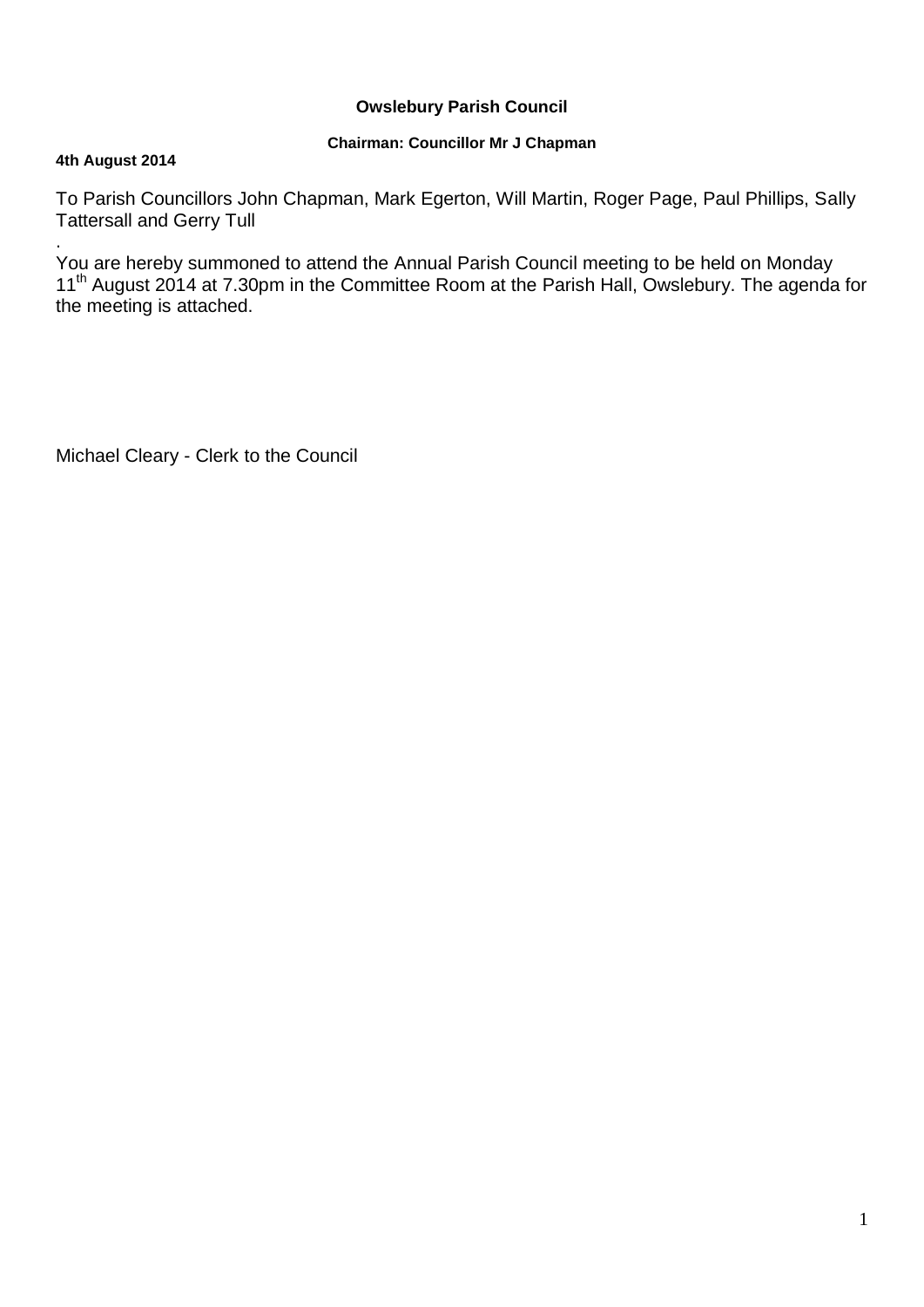### **AGENDA Owslebury Parish Council Meeting 11th August 2014 7.30pm Committee Room, Owslebury Parish Hall**

- 1) Apologies for absence.
- 2) To receive Disclosure of interests on Agenda Items.
- $3)$  To approve the Minutes of the Parish Council meeting held on 14<sup>th</sup> July 2014 (enclosed).
- 4) Police Report.
- 5) To Hear Public Questions and Comments:
	- a) Planning Applications Statement of Intent from Owner or Agent and Public Comments
		- b) Other Agenda Items Public Comments. .
- 6) County and District Councillors Report.
- 7) Planning.
	- a) To consider Planning Applications (Attachment A).
	- b) To consider Planning Decisions. (Attachment B).
	- c) To consider any new enforcement matters. (Clerk).
- 8) Highways.
	- a) To consider outcome of discussions between County & District Councillor Humby and Andy Smith and to determine next steps.
	- b) To determine whether the introduction of Speed Watch is an option for OPC (Attachment C).
	- c) To consider further actions to be taken to reduce speed in the Parish.
	- d) To consider whether to submit comments to Government Inquiry into Litter and Fly-tipping (Attachment D).
	- e) To consider any issues arising from BoomTown Festival traffic routes.
	- f) To consider any specific work for the next Lengthsman's visit (11<sup>th</sup> September).
- 9) Rights of Way.
	- a) To consider condition of ROW.
	- b) To consider any general matters.
- 10) Open spaces, Recreation and Play Grounds.
	- a) To note damage to gate at Red Lane and to approve related expenditure.
	- b) To consider additional gate to secure area around Greenhill House/Roughay Farm.
	- c) To confirm request for use of Glebe field for 2015 Horticultural Show.
	- d) To consider any general matters.
- 11) Commemoration Advisory Committee.
	- a) To receive an update from the Commemoration Advisory Committee.
	- b) To confirm order for a Remembrance Stone and related cost.
- 12) Southern Parishes.
	- a) To receive a report on a recent meeting of the Southern Parishes.
- 13) Community Services.
	- a) To consider the purchase of a defibrillator for the community (Attachment E).
- 14) Finance, administration and statutory matters (Clerk).
	- a) To note payments made since last meeting, receipts and to approve proposed payments (Attachment  $F$ ).
	- b) To consider designation of Parish Hall Notice Board as the 'Statutory Notice Board'
	- c) To consider any general matters.
- 20) To consider Clerk's Report (Attachment G).
- 21) To consider matters previously discussed and deferred to future meetings (Attachment H).
- 22) Information exchange and Agenda items for next meeting.
- *23)* Date of next meeting (8 th September at 7.30pm).

Michael Cleary

Clerk and Responsible Financial Officer.

4<sup>th</sup> August 2014.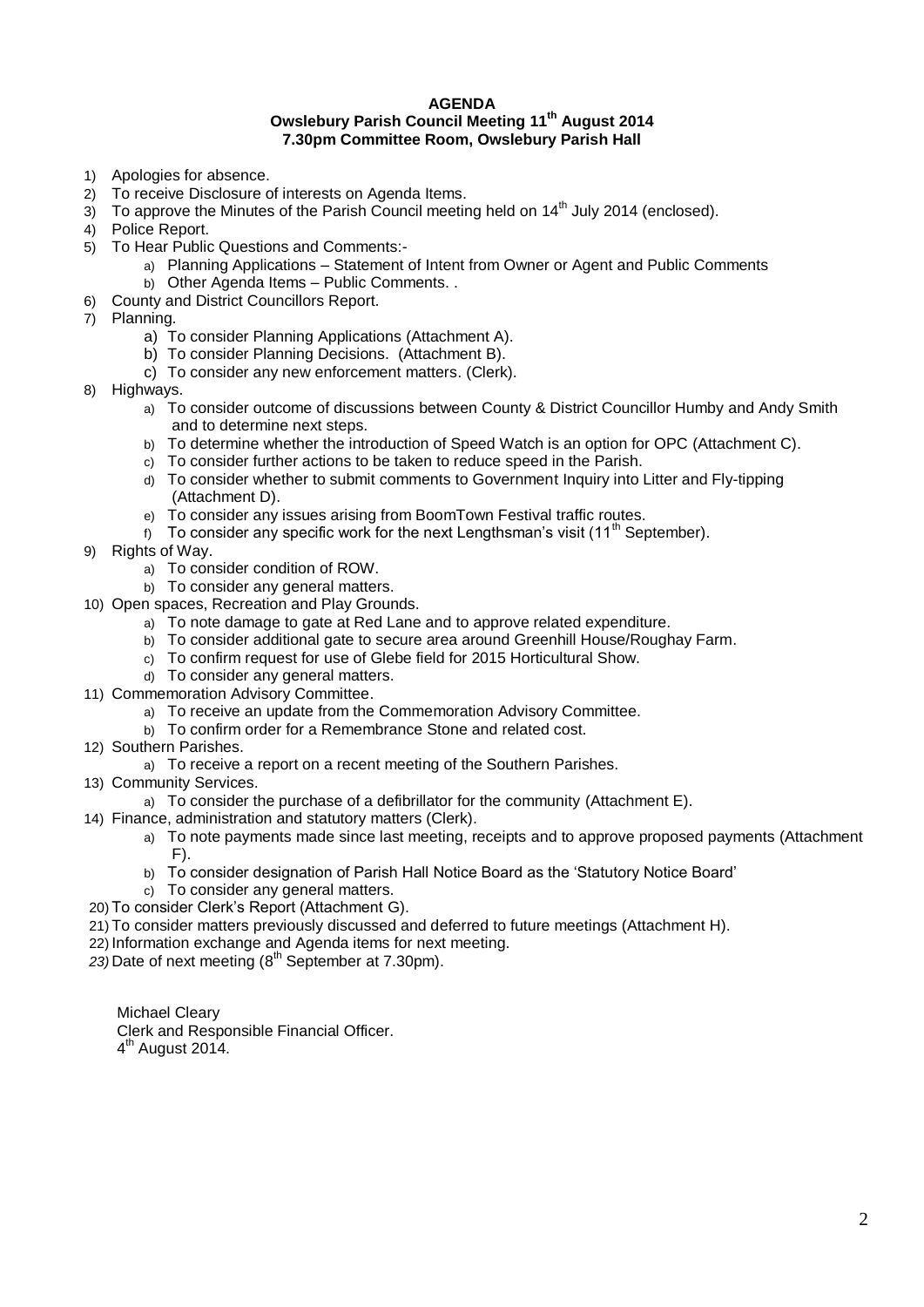### **ATTATCHMENT A: PLANNING APPLICATIONS.**

| SDNP 14/03582/FUL               | Whaddon Farm, Whaddon Lane, Owslebury                                              |  |
|---------------------------------|------------------------------------------------------------------------------------|--|
| Proposal:                       | Change of use of agricultural buildings to B1 light industrial unit (resubmission) |  |
| Closing date (OPC):<br>14/08/14 |                                                                                    |  |
|                                 |                                                                                    |  |
| WCC 14/01624/FUL                | Humbee Nurseries, Thompsons Lane, Owslebury                                        |  |
| Proposal:                       | Removal of some existing polytunnels and erection of a steel frames storage        |  |
|                                 | warehouse with parking spaces.                                                     |  |
| Closing date (OPC):             | 14/08/14                                                                           |  |

**Note: Any additional Planning Applications received between the issue of the Agenda and Wednesday 6th August will be advised to Councillors under separate cover and placed on the main notice board, so giving the statutory 3 clear days' notice.** 

*Whilst the Council must always consider each Planning Application on its own merits, the following extracts from the Parish Plan may be useful to Council in its deliberations:*

*..the overarching strategic approach of the Parish Council is to maintain the present countryside and agricultural nature of the Parish and to improve the quality of life for Parishioners.*

*…..to strongly oppose planning applications (including retrospective applications and applications for change of use) which, if approved, would lead to significant additional noise levels or traffic and which would be contrary to the Overarching Strategic Objective.*

*……vigorously oppose planning applications which involve change of use from agricultural to industrial use.*

### **ATTACHMENT B: PLANNING DECISIONS**

| SDNP<br>14/02567/FUL | Pitcot Lane, Owslebury<br>≚Ash.<br>Lona                  |
|----------------------|----------------------------------------------------------|
| Proposal.            | Demolition of bungalow and replacement 3 storey dwelling |
| Outcome              | Refused                                                  |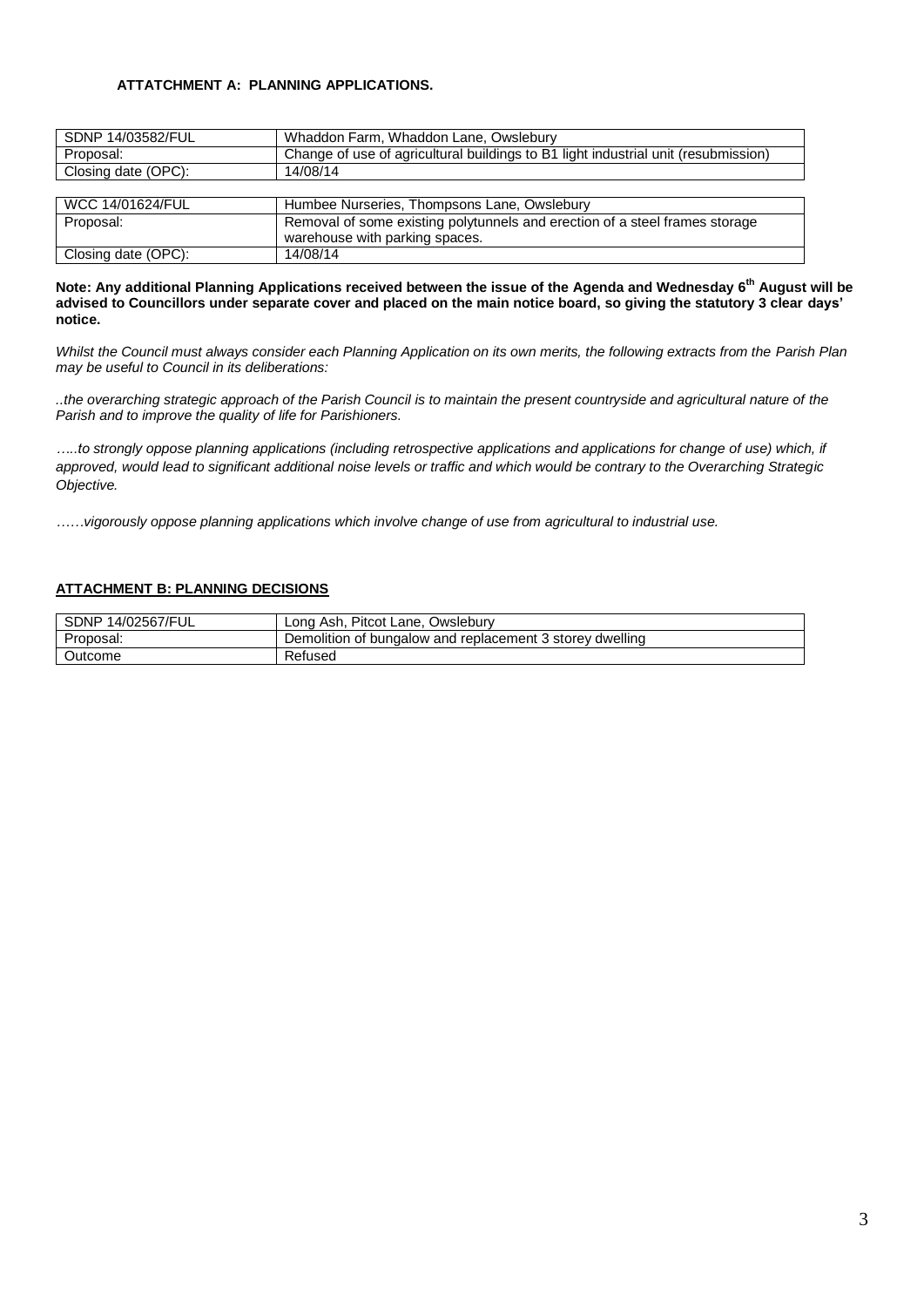### **ATTACHMENT C: SPEED WATCH**

#### **Objective: Council to determine if it wishes to establish whether it would be feasible to introduce SpeedWatch as part of a programme of traffic calming measures.**

**Background:** SpeedWatch has been introduced in neighbouring villages with good effect. The Police and Crime Commissioner is encouraging the introduction of SpeedWatch and the Police are likely to take more notice of concerns where evidence is available from SpeedWatch groups. The Owslebury Parish Plan incudes the following **"….***introduction of Speed Watch to help the Police to*  enforce speed limits. Speed Watch will require an investment by the community in money and volunteers. In reality this will only *be effective when the actions noted above (mainly reduction in speed limits) are implemented as SpeedWatch can only be used to monitor traffic where the speed limits are under 40mph"*

### **Basic condition for introduction of SpeedWatch:** 6 volunteers plus equipment.

The equipment costs about £2400 and the Police and Crime Commissioner has indicated he will contribute £1000 to offset the cost. For the reasons noted below, it would be difficult to justify even this reduced level of cost. However it *may* be possible to agree terms with Twyford and Colden Common Parish Councils for the loan of their equipment, pending agreement to reduced speed limits elsewhere in the Parish - so allowing SpeedWatch to be used more widely in the Parish. It follows the basic issues to address are (a) will Twyford and Colden Common Parish Councils lend OPC their SpeedWatch equipment for a trial period on acceptable terms?, and (b) can OPC recruit 6 suitable volunteers?. If the answer to either of these questions is 'no', SpeedWatch would not be a practical option for the Council to pursue at this stage.

**Main reason not to introduce SpeedWatch:** SpeedWatch can only be used in areas where the speed limit is 40mph or under. This means it is limited at this time to a section of Whaddon Lane, a section of Main Road (albeit a very important section) and a section of the Morestead Road.

Whaddon Lane may not be suitable (yet to be confirmed) as SpeedWatch requires both a straight section of road and a safe place for volunteers to use the equipment

It is arguable whether speed is an issue in Main Road. In particular the equipment could only be sited in the entrance to the Glebe Field. However, on that particular stretch, excessive speed does not appear to be a problem.

As regards the Morestead Road, the somewhat ironic position is that the Police advise the road is too dangerous (mainly because of speeding traffic!) for volunteers to operate SpeedWatch. However, this initial advice could be challenged. If it were to be used the most appropriate (safe) position would be near to the Notice Board (close to the junction with Hazeley Road).

Overall, the concern is that SpeedWatch would be too restrictive to be of any significant use in achieving the Council's desire to reduce speed in the Parish. Councillor Tattersall, who has been instrumental in reviewing the application of SpeedWatch believes it would be difficult to implement the system under the current speed limits. OPC first needs to secure the reduction in speed limits.

**Main reason to introduce SpeedWatch:** the commitment ('doing our bit') to SpeedWatch would demonstrate to the authorities (and the public) that the Council is serious in its desire to reduce excessive speeding in the Parish, and is doing what is in its power to do. The Police are far more likely to take an interest in the Parish (evidence from other parishes) and it may help in the Council's campaign (over many decades) for the authorities to introduce traffic calming measures in the main lanes. The Police and Crime Commissioner has made clear his belief that country parishes who consider speed to be an issue should seriously consider SpeedWatch as part of their 'armoury'. As and when the Council is successful in reducing speed limits (and some parishes have been successful), SpeedWatch could possibly be extended.

**As noted above, it is not even evident at this time whether the basic conditions for the introduction of SpeedWatch could be met.** 

**The Council is asked to determine if it wishes to establish whether the introduction of SpeedWatch is an option for serious consideration (ie whether OPC can borrow the equipment from Twyford and Colden Common, and whether it can recruit 6 suitable volunteers), or whether the current circumstances make it too restrictive for further investigation to be worthwhile.**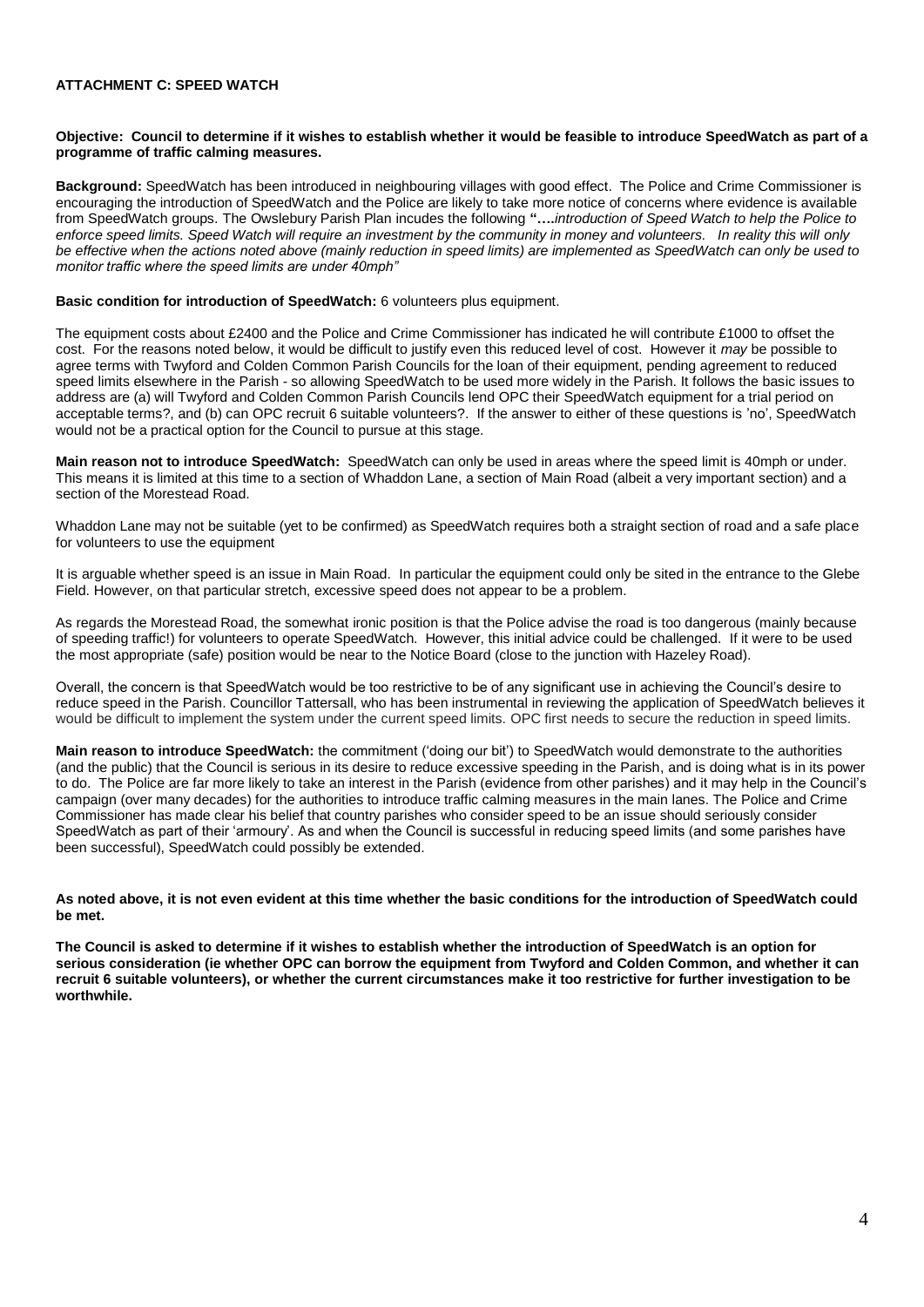## **ATTACHMENT D: GOVERNMENT INQUIRY INTO LITTER AND FLY-TIPPING**

Extract from Email previously sent to Councillors

#### Inquiry: Litter

#### Communities and Local Government Committee

Litter remains an issue of local public concern, with levels of littering and fly-tipping failing to reduce substantially, despite campaigns and publicity aimed at changing public behaviour, and despite a suite of powers and responsibilities for local councils and other bodies enshrined in legislation. The costs of managing litter and fly-tipping are significant – Keep Britain Tidy puts a £1 billion plus annual price tag on managing litter and its knock-on impacts nationally.

#### Terms of Reference

The Committee invites submissions on how significant a problem littering and fly-tipping is, and whether current government policies are adequate and give local authorities enough autonomy to tackle the problem in local communities.

Written submissions are invited from interested parties on:

- What problems do litter and fly-tipping create for local communities-is the situation improving or deteriorating?
- How effective are the actions of those responsible for managing waste in the local environment? What more should local councils, the Environment Agency, and Government funded bodies such as WRAP do?
- Does the current statute, regulation and guidance set an effective framework to minimise litter and fly-tipping. What, if any, further changes are required?
- What roles do and should the private citizen and campaign and action groups have in tackling litter?

The Committee particularly welcomes any evidence from local authority scrutiny committees.

#### Photographs

The Committee welcomes photographs illustrating problems with litter and fly-tipping and also before and after photographs where areas have been successfully cleaned up. Please tweet your photographs to @commonsclg, using the hashtag #litterpix

### **Deadline**

The Committee asks for written submissions in accordance with the guidelines below by 2.00pm on Thursday, 16 October 2014. As a guideline submissions should be no longer than 3,000 words.

Submissions should be uploaded onto the website in word format no later than the deadline.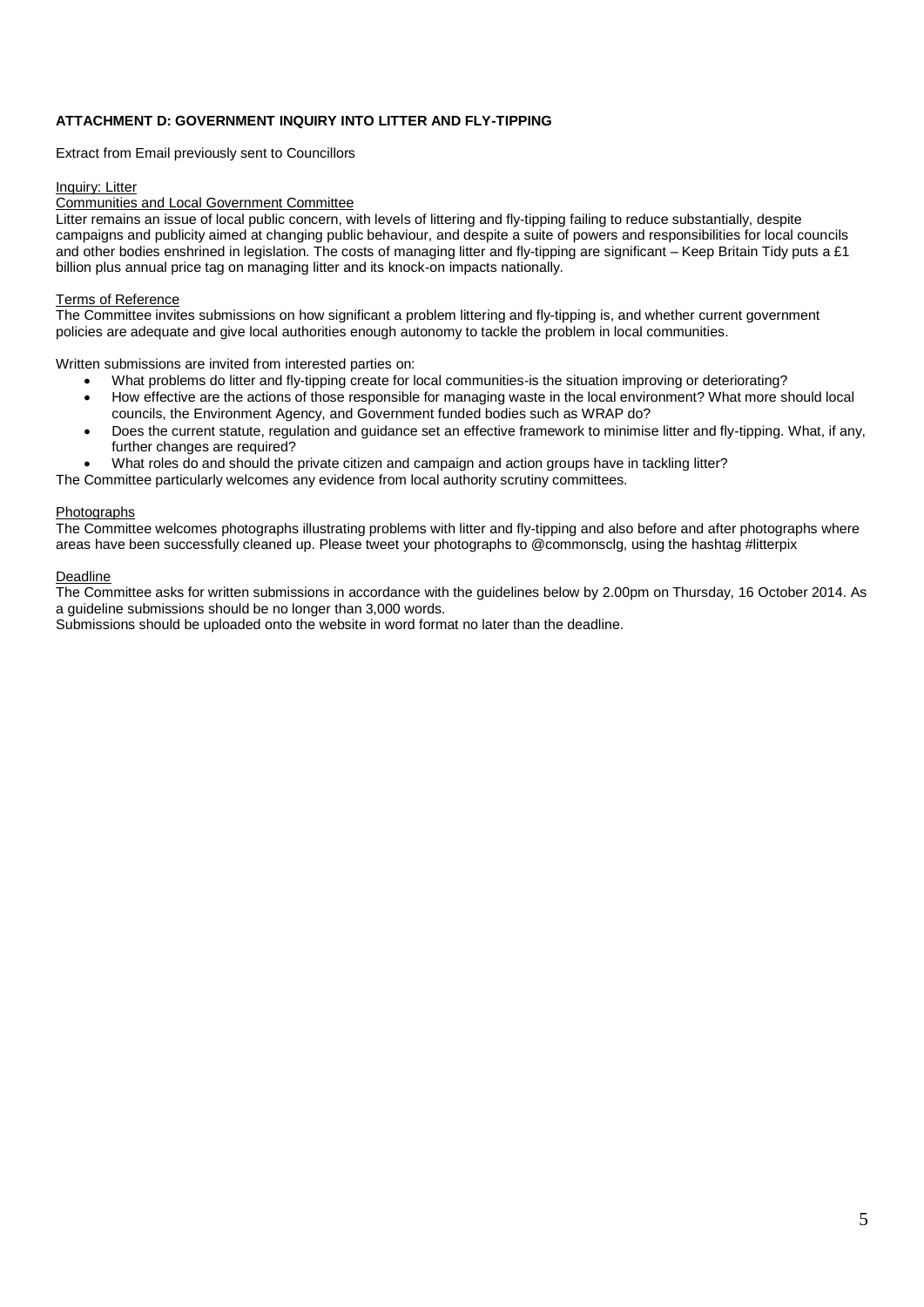### **ATTACHMENT E: PROPOSED PURCHASE OF DEFRIBILLATOR**

The British Heart Foundation (BHF) supports 2 Defibrillators (iPad and Zoll); the Ambulance Service prefers a third make (Physio).

|                      | iPad SP1 | Zoll       | Physio Control |
|----------------------|----------|------------|----------------|
|                      | Wel      | <b>AED</b> | Lifepak CR     |
|                      | Medical  |            | Plus           |
|                      | £        | £          | £              |
| Cost (excluding VAT) | 850      | 975        | 800            |
| Maximum BHF grant    | -400     | $-400$     |                |
| Net cost             | 450      | 575        | 800            |
| Wall bracket (ex     | 79       | Ω          | 35             |
| VAT)                 |          |            |                |
| Cabinet (ex VAT)     | 450      | 450        | 450            |
| Training (ex VAT)    | 100      | 100        | 100            |
| <b>Total cost</b>    | 1079     | 1125       | 1385           |

*Notes: (a) The BHF grant is not 'automatic' and may not be available to OPC. (b) the OPC power to purchase is set out in the Public Health Act 1936 S23*

| iPad SP1                                | Zoll AED            |
|-----------------------------------------|---------------------|
| Pads can be used on children and adults | Same                |
| Pads compatible with NHS pads           | Not stated          |
| Illustrations and voice prompts         | Mainly illustration |
| 5 year battery life/200 shocks          | 5 years             |
| 10 year warranty                        | 7 year guarantee    |
| CPR help -metronome+audio               | Same                |
|                                         |                     |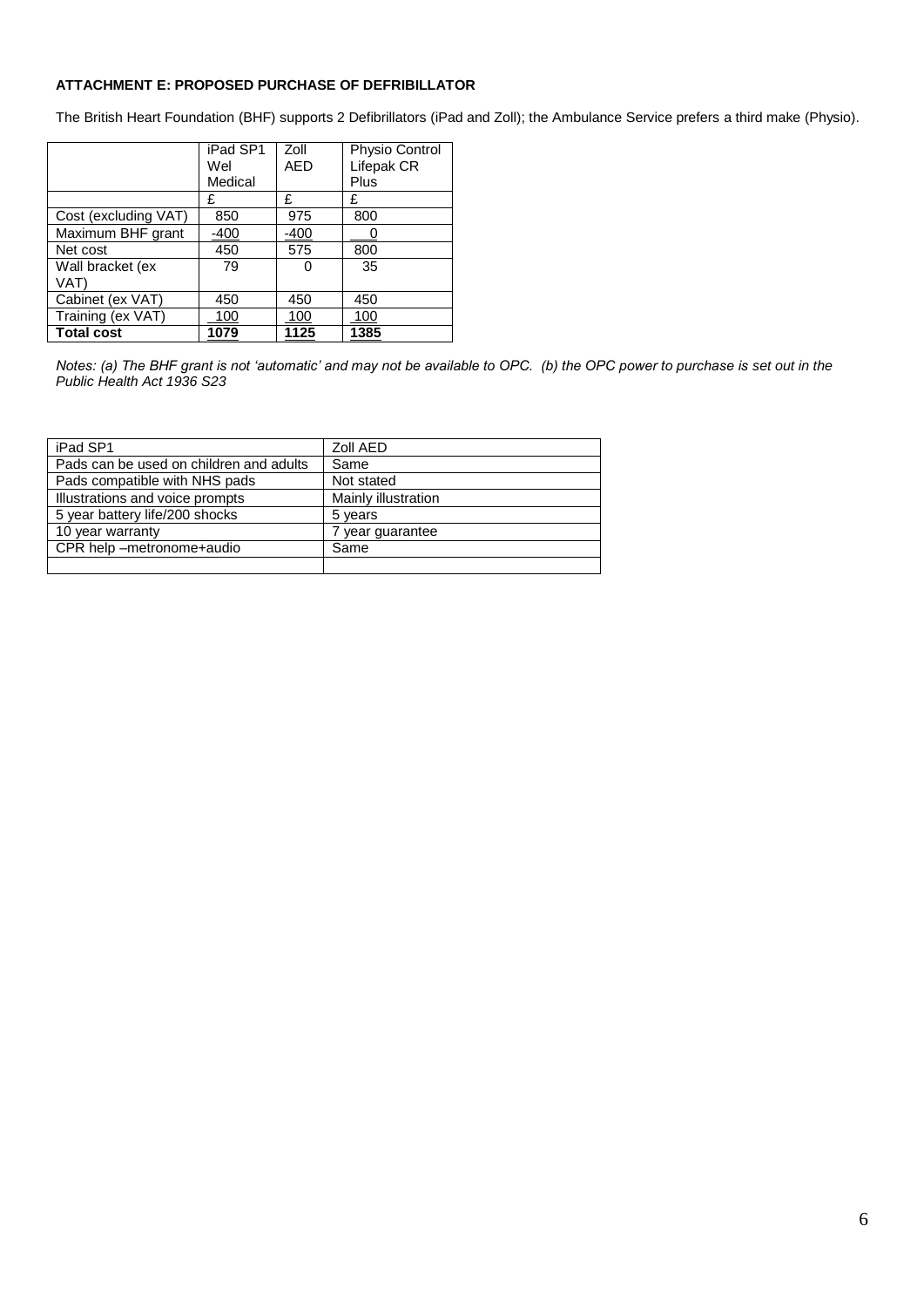# **ATTACHMENT F: RECEIPTS AND PAYMENTS**

| <b>Voucher</b>                                                              | Amount<br>(£) | Payee                                       | <b>Purpose</b>                                                                                          |
|-----------------------------------------------------------------------------|---------------|---------------------------------------------|---------------------------------------------------------------------------------------------------------|
| <b>PAYMENTS</b>                                                             |               |                                             |                                                                                                         |
| 34                                                                          | 89.00         | M Cleary                                    | New Printer – net cost £74.17+VAT£14.83 (Minute<br>152/14(e)) - authorised expenditure £120; budget £80 |
| 35                                                                          | 71.86         | M Cleary                                    | Annual fee for new hosting website and WordPress -<br>net cost £59.88+VAT£11.98 (Minute 148/14)         |
| 36                                                                          | 101.00        | <b>SLCC</b>                                 | Annual subscription (Budget £105)                                                                       |
| 37                                                                          | 36.00         | <b>CPRE</b>                                 | Annual subscription (Budget £32)                                                                        |
| 38                                                                          | 370.00        | <b>Hedge Sparrow</b>                        | July grass cutting                                                                                      |
| 39                                                                          | 32.50         | <b>TLC</b>                                  | Aug Webmaster fee                                                                                       |
| 40                                                                          | 308.65        | M Cleary                                    | July net pay                                                                                            |
| 41                                                                          | 205.60        | Post Office Ltd                             | <b>July PAYE</b>                                                                                        |
| 42                                                                          | 21.35         | M Cleary                                    | July exps (Travel £12.87. Postage £2, Stationery<br>£6.48)                                              |
| 43<br>1,062.00<br>Johnsons Wellfield Quarries<br>£885+VAT£177) Minute 81/14 |               | 50% deposit for Remembrance Stone (Net cost |                                                                                                         |
| Lock and keys for Red Lane Gate (net cost<br>44<br>35.31<br>M Cleary        |               | £29.43+VAT £5.88)                           |                                                                                                         |
| 45                                                                          | 29.30         | <b>OPHMC</b>                                | Hall hire                                                                                               |
| <b>RECEIPTS</b>                                                             |               |                                             |                                                                                                         |
|                                                                             | 0.84          | Lloyds Bank                                 | Interest on Business Deposit account.                                                                   |
|                                                                             |               |                                             |                                                                                                         |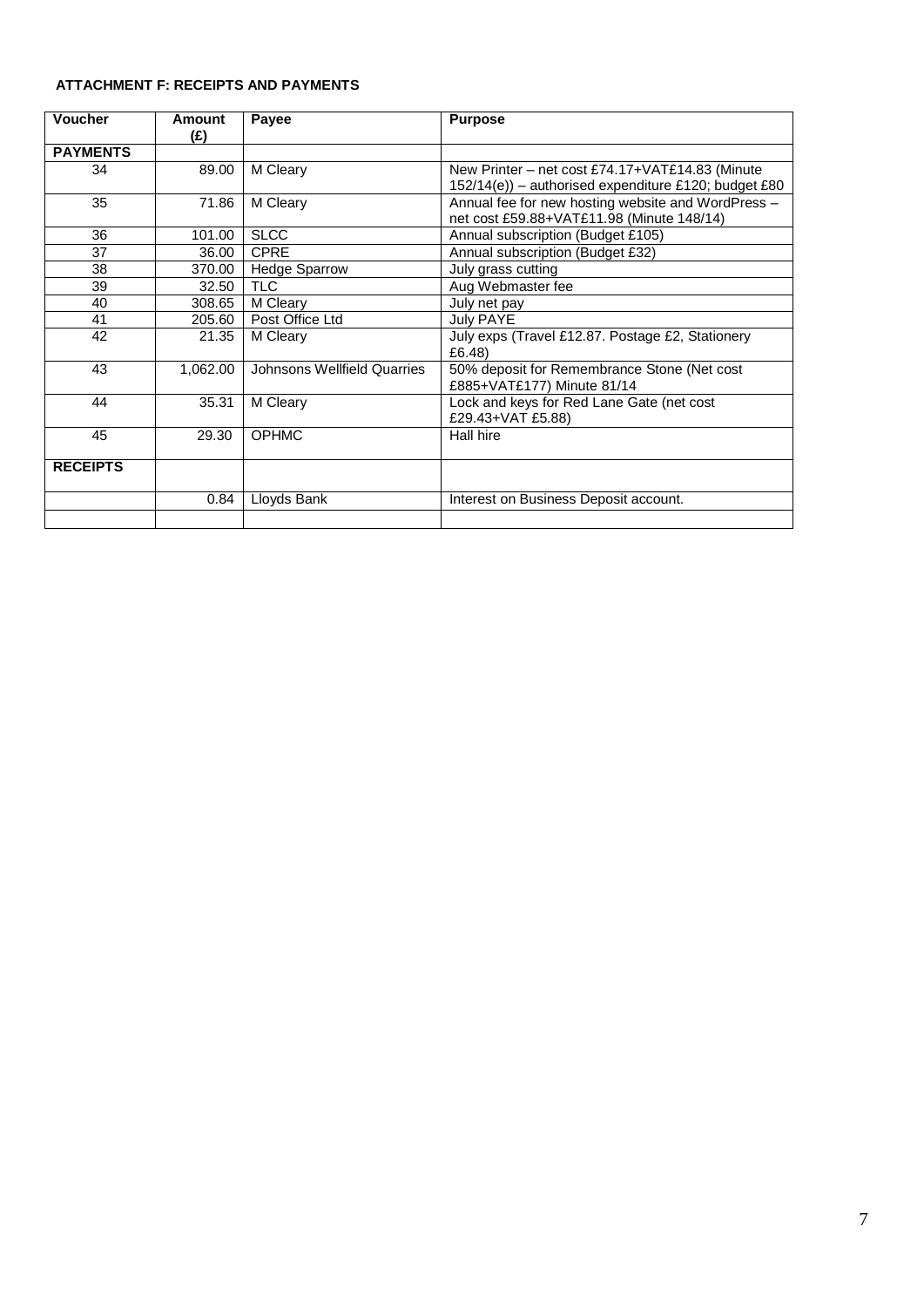## **ATTACHMENT G: CLERK'S REPORT ON ACTIONS ARISING FROM THE MINUTES NOT INCLUDED ELSEWHERE ON AGENDA.**

| Action: Environmental/Wildlife Protection                                                              | By When: | By Whom: |
|--------------------------------------------------------------------------------------------------------|----------|----------|
| To work with the PCC in incorporating countryside protection in the Welcome Pack<br>for new residents: |          | Clerk    |

## **Awaiting Welcome Pack from PCC**

| Action: Owslebury Sports Club                                                                                              | By When: | By Whom: |
|----------------------------------------------------------------------------------------------------------------------------|----------|----------|
| To arrange a meeting between the Committee and the Council, such meeting to<br>include consideration of lease of pavilion. | May/June | Clerk    |

## **Invitation sent for September meeting.**

| Action: Bus Shelter |                                                                         | By When: | By Whom. |
|---------------------|-------------------------------------------------------------------------|----------|----------|
|                     | To agree the detailed arrangements for the building of the bus shelter. | April    | Clerk/ME |

| Action: Protection of verges - Hurst Lane                                                       | By when: | By whom: |
|-------------------------------------------------------------------------------------------------|----------|----------|
| To obtain confirmation of acceptance of terms of grant to residents and completion of<br>works. |          | Clerk    |

# **No developments as yet – action required by householders**

| Action: Litter Pick |                                                                   | By when: | By whom: |
|---------------------|-------------------------------------------------------------------|----------|----------|
|                     | Chairman to discuss leadership of Litter Pick with a Parishioner. |          | Clerk    |

# **Deferred to October due to unavailability of lead parishioner.**

| Action: Council's interest in land                                                                                                            | By when: | By whom: |
|-----------------------------------------------------------------------------------------------------------------------------------------------|----------|----------|
| To note with the owners of Lower Whiteflood Farm the Council's ownership of<br>Common Land (CL231 and to enguire as to the state of the Pond. |          | Clerk    |

## **Letter sent to Lower Whiteflood Farm – awaiting response.**

| Action: Barbed wire                                                                | By When: | By Whom: |
|------------------------------------------------------------------------------------|----------|----------|
| To discuss with owners of Sladford House the removal of barbed wire on the stiles. |          | JC       |

# **Contact yet to be established.**

| Action: BoomTown                                           | By When: | By Whom: |
|------------------------------------------------------------|----------|----------|
| Clerk to advise local farmers of potential traffic issues. | July     | Clerk    |

### **Completed**

| Action: Accredited Community Safety Officer                                                                                                                                                 | By When:               | By Whom:                           |
|---------------------------------------------------------------------------------------------------------------------------------------------------------------------------------------------|------------------------|------------------------------------|
| Clerk to make further enquiries re role and cost sharing with other councils.<br>$\bullet$                                                                                                  | July/August            | <b>Clerk</b>                       |
|                                                                                                                                                                                             |                        |                                    |
| Action: School bus                                                                                                                                                                          | By When:               | By Whom:                           |
| Clerk to ascertain whether school bus is permitted to use Whaddon Lane<br>$\bullet$                                                                                                         |                        | <b>Clerk</b>                       |
|                                                                                                                                                                                             |                        |                                    |
| <b>Action: Community Transport</b>                                                                                                                                                          | By When:               | By Whom:                           |
| Clerk to investigate potential cost of mini bus facility and taxi-share arrangements<br>$\bullet$<br>Ellen Catterson to continue with review of options and report to Council.<br>$\bullet$ | September<br>September | <b>Clerk</b><br>Ellen<br>Catterson |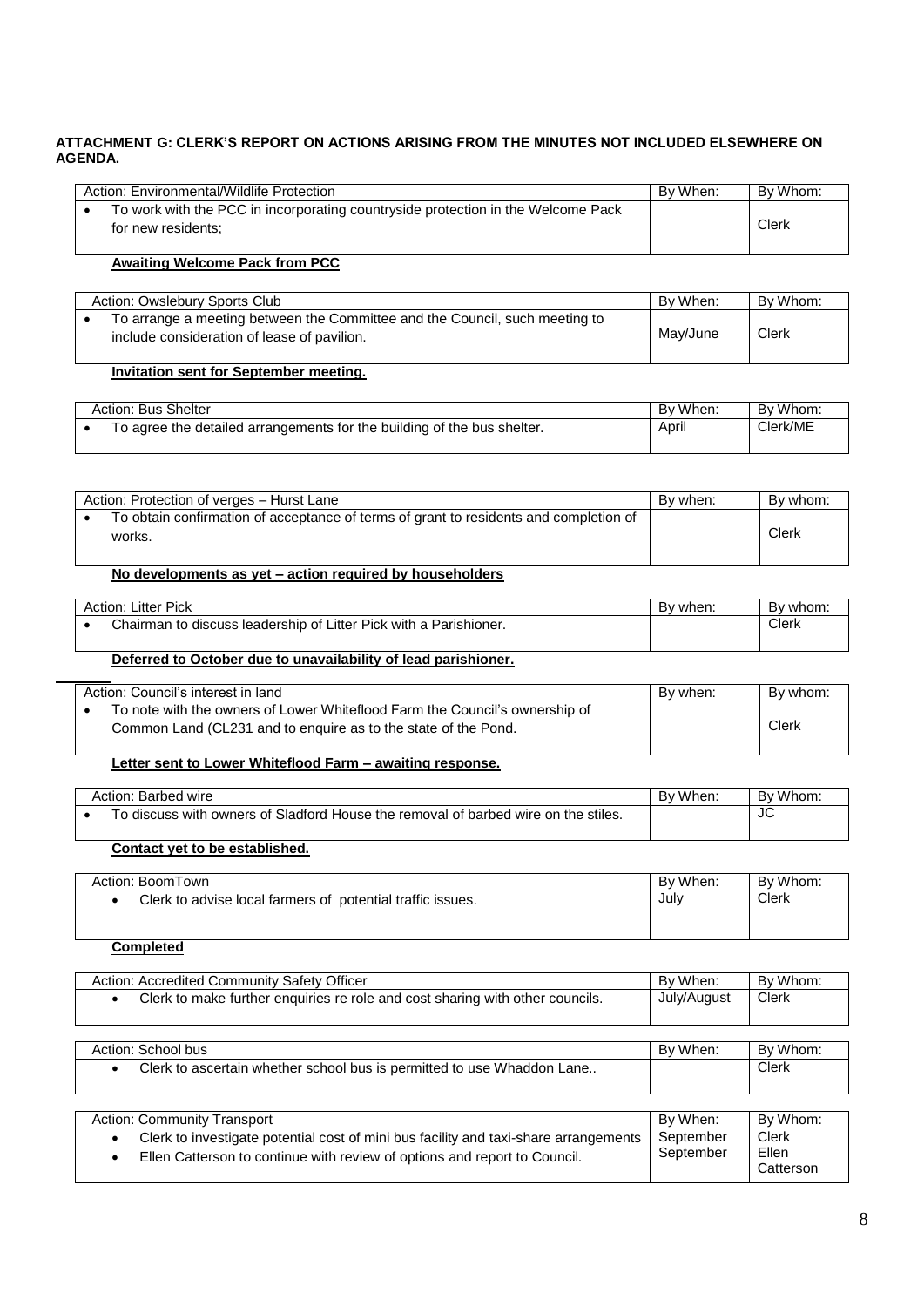| Action: Enforcement                                                       | By When: | By Whom:     |
|---------------------------------------------------------------------------|----------|--------------|
| Obtain updated information on Woodland View Stables and Hants Insulation. | August   | <b>Clerk</b> |

| Action: Rights of Way                                                                       | By When: | By Whom: |
|---------------------------------------------------------------------------------------------|----------|----------|
| HCC/SDNP should be urged to take urgent, immediate, action to improve the                   | ASAP     | Clerk    |
| ROW in Pitcot Lane, the surface of which was now dangerous to the public;                   |          |          |
| Landowners should be encouraged to keep ROW clear of excessive vegetation<br>$\bullet$      |          |          |
| and where the ROW was well used by parishioners and could/would not be                      |          |          |
| cleared by landowners, parishioners should inform the Council;                              |          |          |
| The ground around Marwell needed attention and the Clerk should write to Kayti<br>$\bullet$ |          |          |
| Harvey, British Horse Society, expressing the Council's support for the Society's           |          |          |
| endeavours, with the help of Marwell Wildlife and the Countryside Access                    |          |          |
| Department, to improve the bridleways in that area.                                         |          |          |

| Action: Remembrance Stone                                               | By When: | By Whom:                          |
|-------------------------------------------------------------------------|----------|-----------------------------------|
| To place the order and to confirm the delivery and fixing arrangements. | ASAP     | JC/PP/ME/P<br>aul Bowes/<br>Clerk |
|                                                                         |          |                                   |

| Action: Parish Hall                                                                                           | By When:             | By Whom: |
|---------------------------------------------------------------------------------------------------------------|----------------------|----------|
| Clerk to investigate possibility and related obligations of the Council taking on<br>Trusteeship of the Hall. | August/Sept<br>ember | Clerk    |

| <b>Action: Grant Applications</b>          | By When:  | By Whom: |
|--------------------------------------------|-----------|----------|
| Clerk to draft policy for Council approval | September | Clerk    |